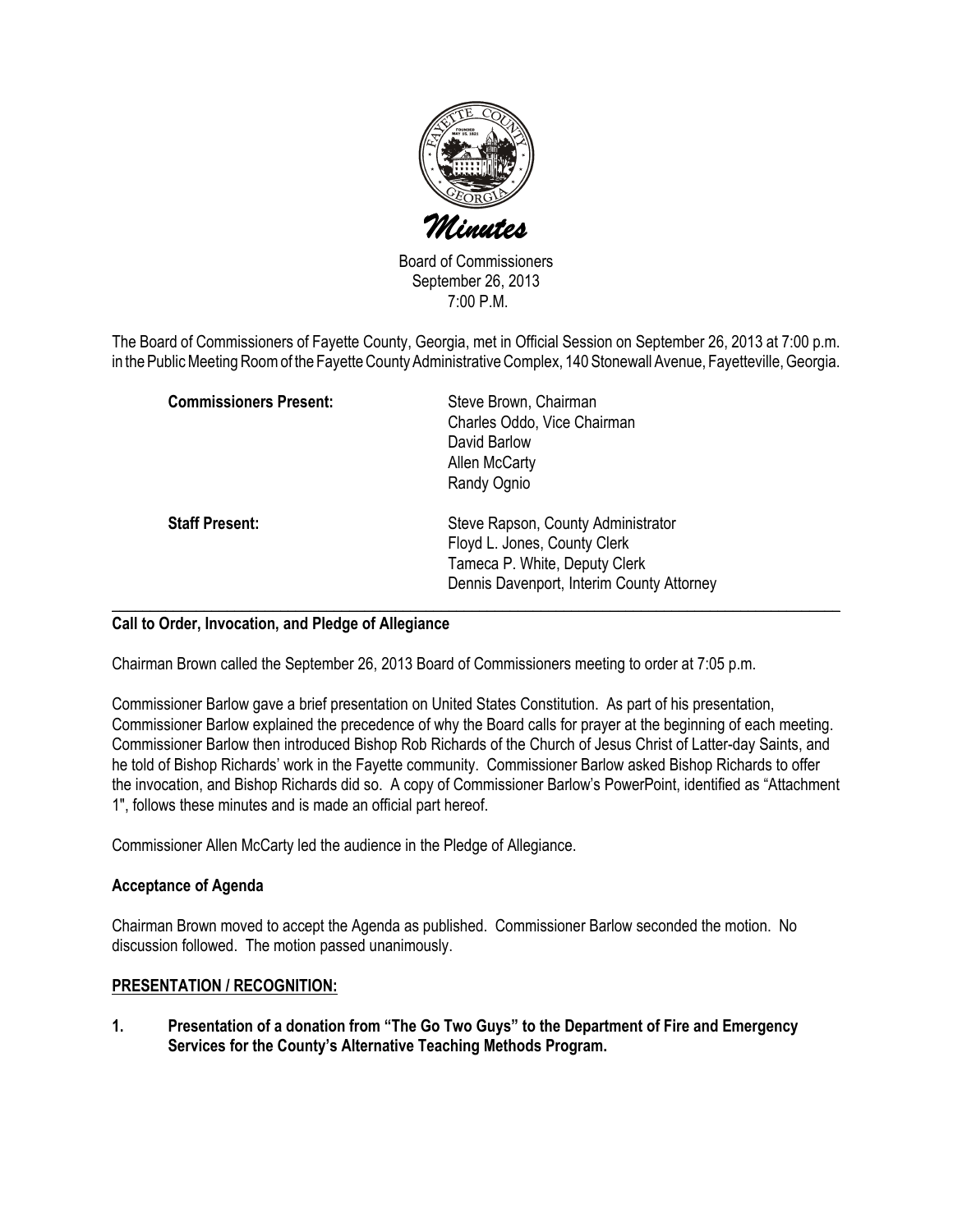Fire Chief David Scarbrough introduced Mr. Rick Ryckeley and thanked him for a donation that will help further Fire and Emergency Service's Alternative Teaching Methods Program. Chief Scarbrough then introduced two clowns, Biscuit and Butterbean, to the Board as an example of the teaching program and had them participate in the presentation. A copy of the request, identified as "Attachment 2", follows these minutes and is made an official part hereof.

# 2. Presentation of the Government Finance Officers Association Distinguished Budget Award for Fayette County's annual budget document for the fiscal year beginning July 1, 2012 and ending June 30, 2013.

County Administrator Steve Rapson introduced Chief Financial Officer Mary Parrott and Budget Officer Sergio Acevedo to the Board, commented on their work in earning the award, and he congratulated them on a job well done. A copy of the request, identified as "Attachment 3", follows these minutes and is made an official part hereof.

# 3. Presentation of two Government Finance Officers Association Certificates of Achievement for Excellence in Financial Reporting for both Fayette County's and the Fayette County's Water System Comprehensive Annual Financial Reports (CAFR) for the fiscal year ended June 30, 2012.

County Administrator Steve Rapson asked for Assistant Chief Financial Officer Sheryl Weinmann to join Mrs. Parrott and Mr. Acevedo, and he spoke about the importance of the two CAFR awards. A copy of this request, identified as "Attachment 4", follows these minutes and is made an official part hereof.

# 4. Proclamation recognizing Promise Place and their 5k "Run From Domestic Violence" Run.

Commissioner Oddo read the proclamation recognizing Promise Place and their 5k "Run from Domestic Violence" Run. Ms. Catherine Sanderson, who represented Promise Place, gave a PowerPoint presentation on Promise Place's history and service in the Fayette community. Copies of the request and Ms. Sanderson's PowerPoint presentation, identified as "Attachment 5", follow these minutes and are made an official part hereof.

# 5. Recognition of Fayette County's residents who are celebrating milestone Wedding Anniversaries.

Chairman Brown and the Board recognized the following couples and their milestone Wedding Anniversaries:

- Mr. and Mrs. Claude and Janet Paquin–50th Wedding Anniversary. A copy of Mr. and Mrs. Paquin's recognition, identified as "Attachment 6", follows these minutes and is made an official part hereof.
- Mr. and Mrs. Jim and Lois Richter–50th Wedding Anniversary. A copy of Mr. and Mrs. Richter's recognition, identified as "Attachment 7", follows these minutes and is made an official part hereof.
- Mr. and Mrs. Darrell and Teresa Newby–50th Wedding Anniversary. A copy of Mr. and Mrs. Newby's recognition, identified as "Attachment 8", follows these minutes and is made an official part hereof.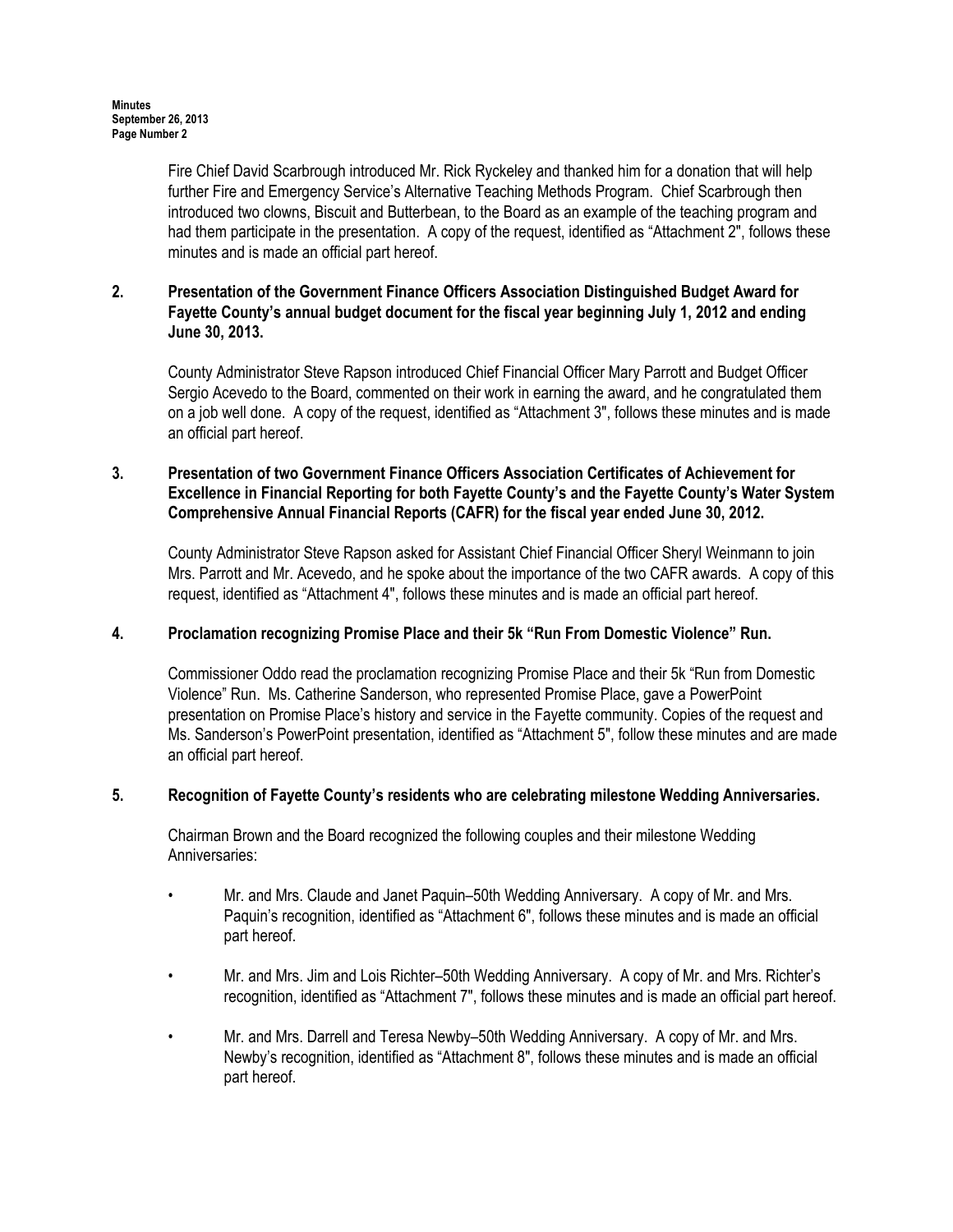- Mr. and Mrs. Will Rogers– 52<sup>nd</sup> Wedding Anniversary. A copy of Mr. and Mrs. Roger's recognition, identified as "Attachment 9", follows these minutes and is made an official part hereof.
- Mr. and Mrs. Bill and Nancy Jones–60th Wedding Anniversary. A copy of Mr. and Mrs. Jones' recognition, identified as "Attachment 10", follows these minutes and is made an official part hereof.
- Mr. and Mrs. Russell E. (Bob) and Louise Bennett–65th Wedding Anniversary. A copy of Mr. and Mrs. Bennett's recognition, identified as "Attachment 11", follows these minutes and is made an official part hereof.

Copies of the request and master recognition which was read into the record by Chairman Brown, identified as "Attachment 12", follow these minutes and are made an official part hereof.

### PUBLIC HEARING:

6. Consideration of staff's recommendation to adopt Ordinance 2013-13 amending the Fayette County Code of Ordinances, Chapter 20. Zoning Ordinance (2010), as amended, specifically Article IX (Zoning Board of Appeals); to provide for severability; to repeal conflicting laws, ordinances, and resolutions; to provide an effective date; and for other purposes allowed by law.

Community Development Director Pete Frisina reminded the Board that this issue had been talked about many times in previous meetings, that it pertained to the variance procedure that has been developed for illegal lots, and that it was a mechanism to legitimize some of the illegal lots based on certain criteria. He mentioned that the variance procedure would go before the Zoning Board of Appeals. Mr. Frisina explained that this recommendation would replace the "Legal Non-conforming" status that was passed in 2012, and he explained that this recommendation sets additional criteria for lots that have been made illegal. He said that these illegal lots, through many years, have been owned by many individuals and that often the person who finds out that the lot is illegal had nothing to do with its illegal status. He told the Board that this recommendation, in addition to the criteria required by the Zoning Board of Appeals, sets three additional criteria:

- 1) That the transaction giving the ownership of the property requires that the applicants own the property for at least five (5) years, and that the lot be made illegal at least ten (10) years prior to that. He told the Board that the County did not want to create an avenue for people to create illegal lots and turn them over, and that the time frames were required in order to discourage people from creating illegal lots.
- 2) If the person who owns the illegal lot acquired the lot from an immediate family member who was the person who created the illegal lot, that would be a criteria against getting a variance.
- 3) If there is available land around the illegal lot that could bring the illegal lot into compliance that would be another issue to be dealt with and a variance could not be granted.

Chairman Brown clarified that, if someone had devious thoughts and said "I'm going to buy this property and subdivide it, create some lots, and ask for forgiveness right after I do this," they would not qualify for a variance. Mr. Frisina replied that a variance would not be applicable in that case.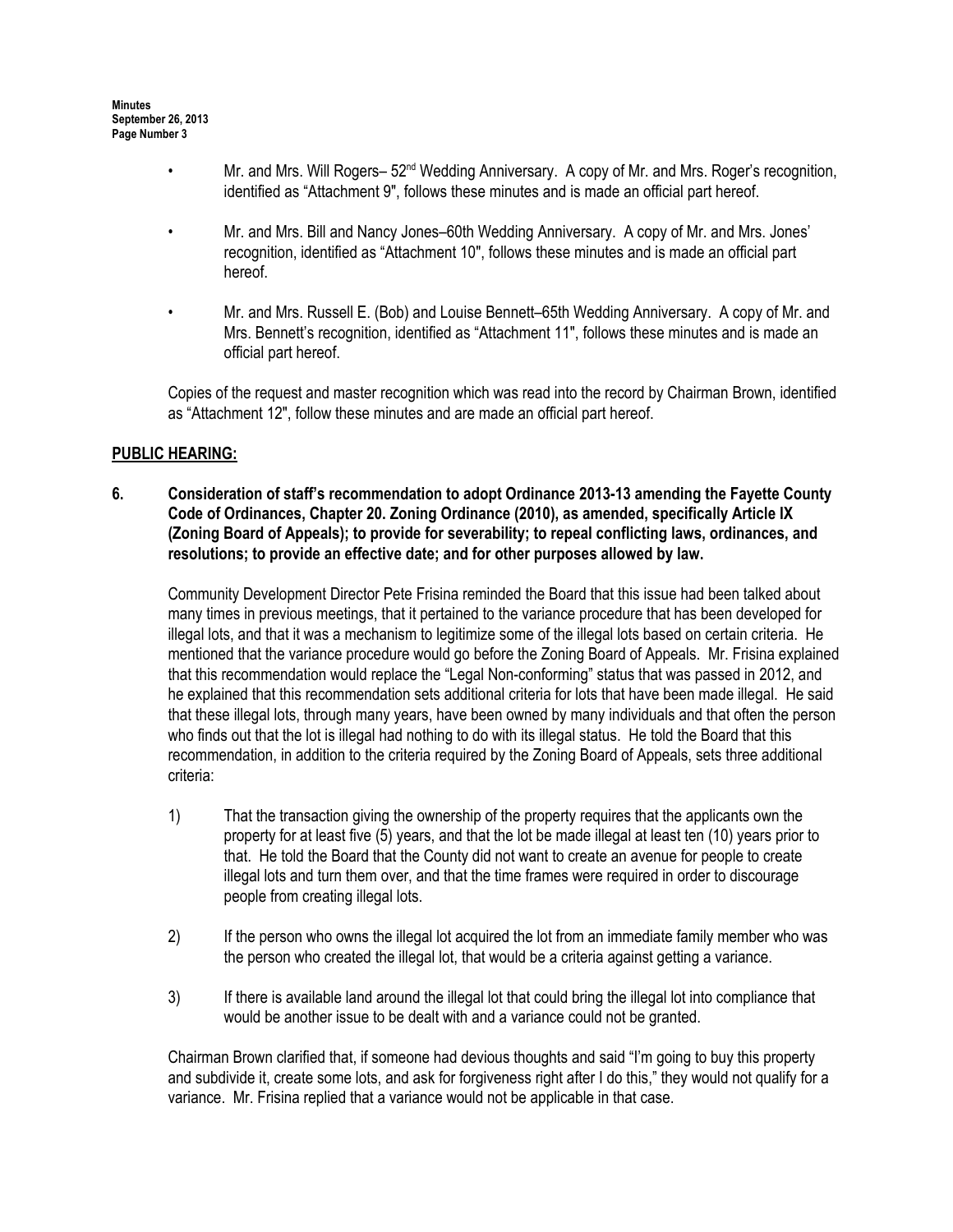Commissioner Barlow acknowledged that this issue had been heard in the Planning Commission meetings, and he asked what the consensus was from the Planning Commission. Mr. Frisina replied that both the Planning Commission and the Zoning Board of Appeals have reviewed all the criteria and both bodies are in favor of the recommendations. Commissioner Barlow asked Mr. Frisina where he personally stood on the issue. Mr. Frisina replied that he was in favor of the recommendations.

Commissioner Oddo commented that Mr. Frisina, the Planning Commission, Planning and Zoning Staff, and Interim County Attorney Dennis Davenport had worked very hard on the recommendations, and that he appreciated all the hard work they did for Fayette County.

Brenda Moody: Mrs. Moody spoke in favor of adopting Ordinance 2013-13. She said she was overwhelmed that this issue was being considered by the Board, and she stated that if the Ordinance was approved that it would give her peace of mind. She said the thought of her house burning down and not being able to rebuild it has been overwhelming, and she was thankful to the Board for "working so hard for my family and this county." She said if the Ordinance passed that it would bring joy to her whole family, and that they were going to have a party, and that the Board was invited. Mrs. Moody told the Board that "it has been a hard road," and that she was thankful that the Board was making it so that others could not put people into bad situations and get away with it. She said the Board was amazing and that people do not give them the respect they deserve. She told the Board that they deserve awards as well, and she thanked the Board from the bottom of her heart for putting so much effort into "our lives and what we've put our life into in this county." She explained that her husband is a firefighter for Fayette County and that she is a special needs bus driver for Fayette County, and that their hearts are for Fayette County. She said she appreciated the work and effort the Board does for all the people, and that she would vote for all of the Board members.

Chairman Brown reminded the Board and the audience that the Moody's purchased property that they did not know was a nonconforming lot. He explained that because the lot is nonconforming, it put them in a position where they could not get homeowners' insurance to safeguard their property and the persons living in the house. He said this endeavor started when the County found out about their situation. He said Mr. and Mrs. Moody are doing a great job, that they both work for the County, and that the Board really appreciates them.

No one else spoke in favor of or in opposition to this recommendation.

Commissioner Ognio moved to approve staff's recommendation to adopt Ordinance 2013-13 amending the Fayette County Code of Ordinances, Chapter 20. Zoning Ordinance (2010), as amended, specifically Article IX (Zoning Board of Appeals); to provide for severability, to repeal conflicting laws, ordinances, and resolutions; to provide an effective date; for other purposes allowed by law. Commissioner Barlow seconded the motion. No discussion followed. The motion passed unanimously. Copies of the request and Ordinance 2013-13, identified as "Attachment 13", follows these minutes and is made an official part hereof.

### PUBLIC COMMENT:

No one spoke during the Public Comment portion of the meeting.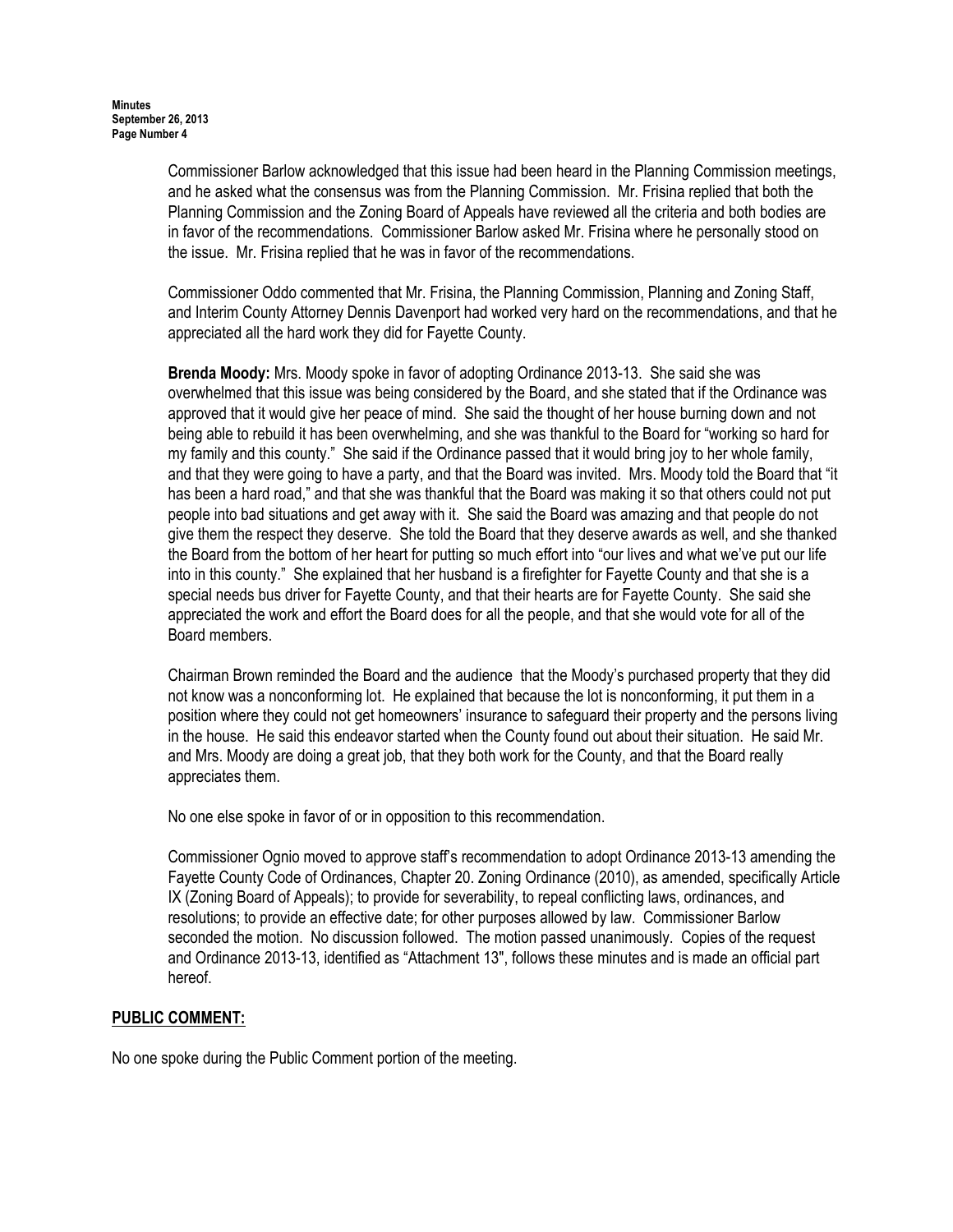### CONSENT AGENDA:

Commissioner Barlow moved to approve Consent Agenda Items 7-14. Commissioners Ognio and McCarty seconded the motion. No discussion followed. The motion passed unanimously.

## 7. Approval of IPN USA's request for approval of a Tax Exempt Industrial Revenue Bond and use of the proceeds as specified by applicable tax code requirements.

Emily Poole: Ms. Poole, representing the Fayette County Development Authority, spoke to the Board about this request and she explained that IPN USA is one of Fayette County's corporate citizens that are located in Peachtree City. She told the Board that IPN USA is a tremendously successful company that makes plastic components for food packaging, and that their products are used across the world. She told the Board that the bond was for material and equipment in the amount of approximately ten million dollars.

Chairman Brown told Ms. Poole and Mr. Paul Edwin van den Hoonaard, representing IPN USA, that he had toured the IPN USA plant, and he acknowledged that they have a magnificent operation that exceeds every standard in the country for doing "that type of production." He said he looked forward to going to the grocery store and other stores and seeing the products. Chairman Brown explained that IPN USA makes the applications for opening the containers for baby food and various drinks. He said it was great to see IPN USA's products on shelves throughout the grocery store. He wished Mr. Hoonaard much success in the future and he asked him to stay in contact with the Board and keep them appraised of how the Board can be of service in the future. Copies of the request and supporting documents, identified as "Attachment 14", follow these minutes and are made an official part hereof.

8. Approval of staff's recommendation to adopt Resolution 2013-19 relating to the issuance of a 2013 General Obligation Bond for the purpose of advance refunding of the School Board's 2005 and 2007 General Obligation Bonds, and to provide a present value of approximately \$2,637,000.00 savings for the taxpayers of Fayette County. Copies of the request and Resolution 2013-19, identified as "Attachment 15", follow these minutes and are made an official part hereof.

# 9. Approval of staff's recommendation for a final supplemental budget adjustment for the fiscal year ended June 30, 2013.

Chairman Brown informed the audience that the Board had additional documents on the dais related to Consent Agenda Item #9, and that the additional information could be obtained from the County Clerk. He further explained that the additional documents included an email from County Administrator Steve Rapson to the Board titled FY2013 Summary Schedule to Actual Revised, and that the email included several spreadsheets titled Preliminary - Unaudited for Fiscal Year Ended June 30, 2013.

County Administrator Steve Rapson commented that when there is talk about changing things and having things on the dais, it tends to make people a little skittish. He stated that the documents that were published with the Agenda package on last Friday, that the only change to the documents published in the Agenda Package were \$2,518.00 for adjustments that were made for the Tax Assessors Office. He explained that everything else had been published and that the rest of the figures remained the same. Copies of the request and additional documents, identified as "Attachment 16", follow these minutes and are made an official part hereof.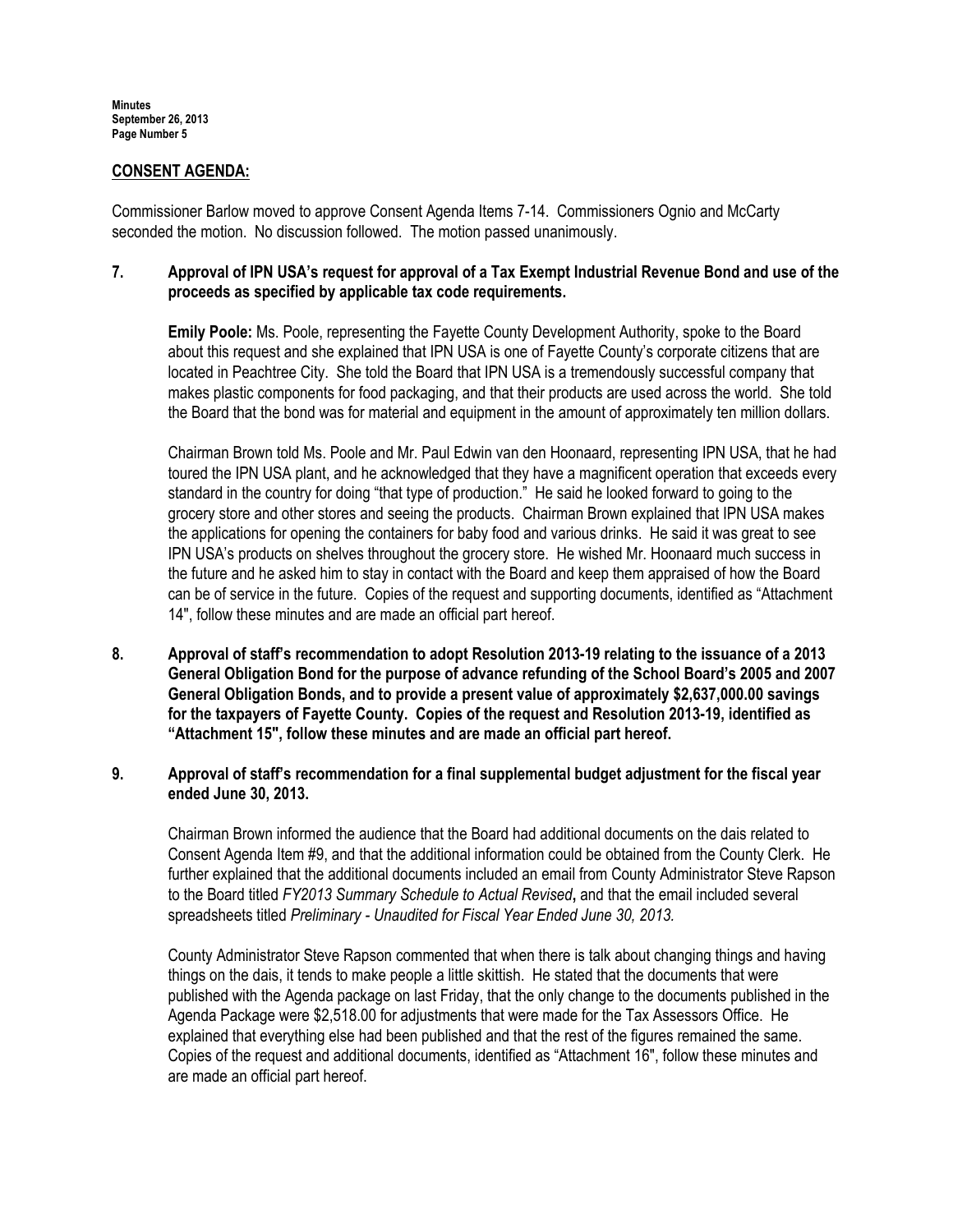- 10. Approval of staff's recommendation to award the McDonough Road Fiber Optic Cabling Project to the low-bidder, ComTran, in an amount not to exceed \$202,300.00, to authorize \$43,000.00 in additional funding for the project, and to authorize the County Manager to sign the contract and related documents. A copy of the request, identified as "Attachment 17", follows these minutes and is made an official part hereof.
- 11. Approval of staff's recommendation to approve requested changes to the list of streets identified for resurfacing in the June 13, 2013 Intergovernmental Agreement between Fayette County and the Town of Tyrone. A copy of the request, identified as "Attachment 18", follows these minutes and is made an official part hereof.
- 12. Approval of staff's recommendation to enter into an Intergovernmental Agreement with the City of Fairburn for bridge improvements to Bohannon Road over Line Creek (Structure 121-5081-0), and authorization to utilize \$57,430.00 from the Road Department Asphalt and Tack (Accounting Line # 10040220-531171) if the bridge improvements begin in Fiscal Year 2014. Copies of the request and Intergovernmental Agreement, identified as "Attachment 19", follow these minutes and are made an official part hereof.
- 13. Approval of staff's recommendation to award a contract to Gullett Sanitation Services, Inc., in the amount of \$165,000, for dredging the two lagoons at Crosstown Water Treatment Plant, to establish a budget for this purpose, to transfer funds from the Renewal and Extension account, and to authorize the Chairman to execute said contract and related documents.

Commissioner Ognio asked County Administrator Steve Rapson to clarify Consent Agenda Item #13. Mr. Rapson replied that the County was moving money from the Renewal and Extension Fund. He explained how the Renewal and Extension account is funded, and he said this request was simply to move the money from the Renewal and Extension account to a Capital Project so that the County can move forward with dredging. A copy of the request, identified as "Attachment 20", follows these minutes and is made an official part hereof.

14. Approval of the Water Committee's recommendation to close McIntosh Lake, McIntosh Park, and the access road to McIntosh Park from Friday, October 11, 2013 at 3:00 p.m. until Sunday, October 13, 2013 at 6:00 p.m. for the upcoming Great Georgia Airshow. A copy of the request, identified as "Attachment 21", follows these minutes and is made an official part hereof.

# OLD BUSINESS:

15. Consideration of staff's recommendation to enter into a revised Intergovernmental Agreement for the Use and Distribution of Proceeds from the 2013 Special Purpose Local Option Sales Tax for Capital Outlay Projects.

County Administrator Steve Rapson said this Intergovernmental Agreement was basically the same Intergovernmental Agreement for the Use and Distribution of Proceeds from the 2013 Special Purpose Local Option Sales Tax for Capital Outlay Projects, and he explained that the only amendment was a change to the Intergovernmental Agreement made by the City of Peachtree City. He said this request was simply to ratify the agreement with those amendments in order to ensure that everyone is on the same page.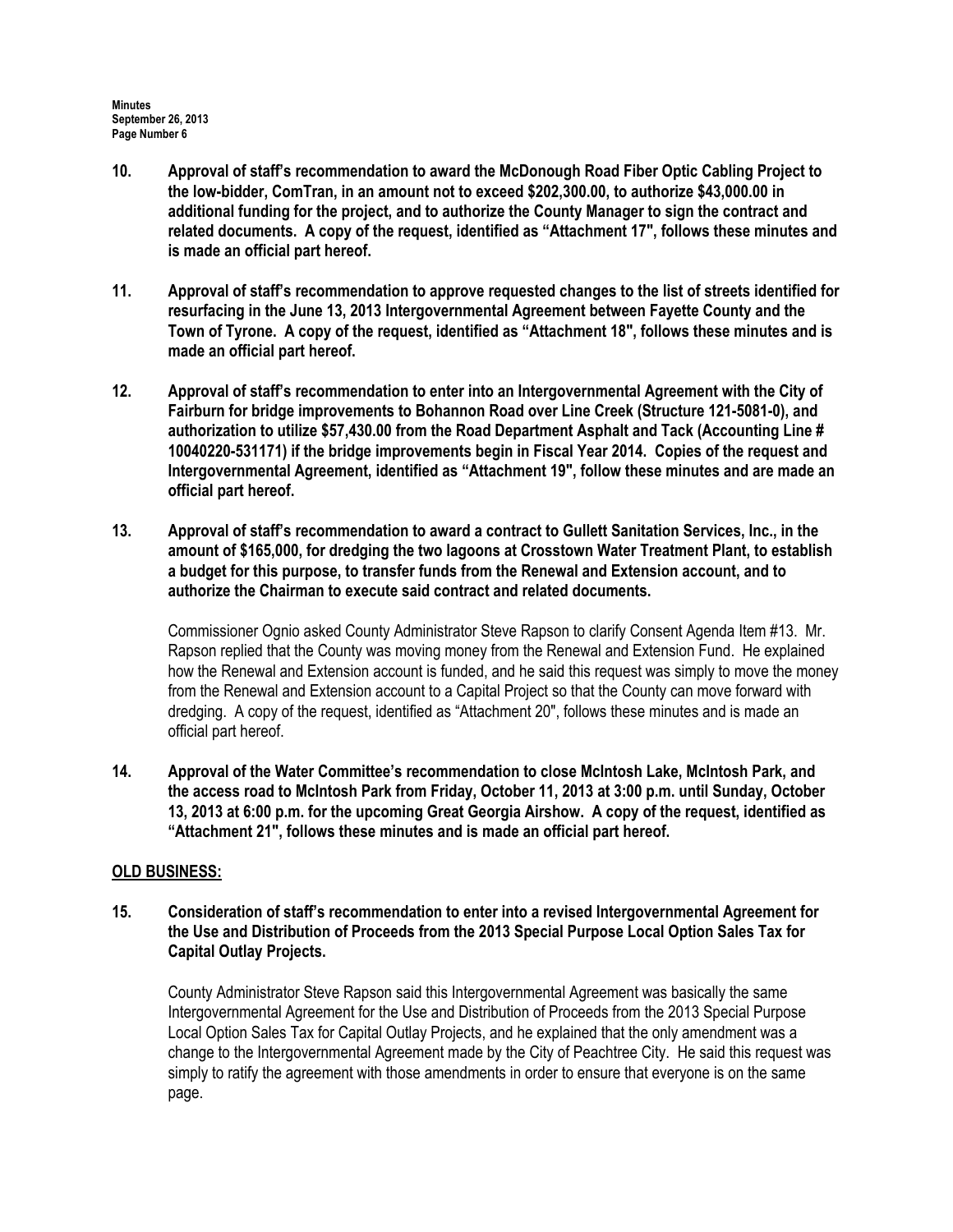Interim County Attorney Dennis Davenport added that the projects were changed, but not the agreement itself. Mr. Rapson agreed, saying the substance of the agreement was the same but that the attachment had changed. Chairman Brown clarified that the Board's vote was to acknowledge that there was a new list from Peachtree City that is to be used for the city's SPLOST projects. Both Mr. Rapson and Mr. Davenport agreed with that understanding.

Commissioner Oddo moved to approve staff's recommendation to enter into a revised Intergovernmental Agreement for the Use and Distribution of Proceeds from the 2013 Special Purpose Local Option Sales Tax for Capital Outlay Projects. Commissioner McCarty seconded the motion. No discussion followed. The motion passed unanimously. Copies of the request and revised Intergovernmental Agreement, identified as "Attachment 22", follow these minutes and are made an official part hereof.

# 16. Discussion of proposed amendments to the Fayette County Code of Ordinances, Chapter 20. Zoning Ordinance, Article VI, Sec. 6-22. M-1 Light Industrial District and Sec. 6-23. M-2 Manufacturing and Heavy Industrial District, regarding Building Height.

Chairman Brown informed the audience that the Board had an additional document on the dais, and that it was a letter dated September 25, 2013 to County Clerk Floyd Jones from Mr. Jim McBride of JMX Services, Incorporated. He said a photograph was attached to the letter.

Community Development Director Pete Frisina reminded the Board that much discussion had recently taken place concerning building height, and that the currently proposed amendments related to the initial discussions. He said staff has worked on building heights for movie studios, for churches, and for vaulted ceilings. He said that during the previous discussions, he had informed the Board that there would likely be other things that staff would be working on in order to address other height issues, and that these proposals were a response to those "other things." He told the Board that staff has talked to the Planning Commission, and that staff believes the proposed amendments are a logical move in an industrial district, to allow a higher building than would be allowed in a residential district. Mr. Frisina explained that staff was proposing raising the height in both the M-1 Light Industrial District and the M-2 Manufacturing and Heavy Industrial District from 35' to 50', and he told the Board that Fayetteville already has a height of 60' in their industrial zonings. He told the Board that Peachtree City does not have a height light limit for industrial zonings. Mr. Frisina explained that currently in Fayette County there are two zoning districts, a Business-Technology Park and an Office-Institutional district, where their heights can be 40 feet. He informed the Board that both the M-1 and M-2 Zoning Districts have the largest buffers of any of the County's nonresidential zoning districts, so any residential zoning that abuts the M-1 and M-2 zoning districts would have a 75-foot buffer with an additional 25-foot setback; meaning that any building in an M-1 or M-2 zoning would be, at a minimum, 100' away from any residential property. Mr. Frisina referred to Mr. McBride's letter, and he said Mr. McBride had brought this issue to the forefront with a building that he is trying to build. He said the County was trying to work with him so that he could go ahead and build his building probably sometime next year.

Mr. Frisina pointed out that in both the months of November and December; the County loses Board of Commissioners meetings due to the holiday schedule. He said he spoke to the County Clerk, and he said if staff could get the Board's permission to advertise the proposed amendments, get them to the Planning Commission for a public hearing, that the proposed amendments could have a quick turnaround and get them on the next Board meeting. Mr. Frisina added that he would have another issue that was unrelated to this matter, pertaining to the redevelopment of a large parcel within the County for a camp, and that parcel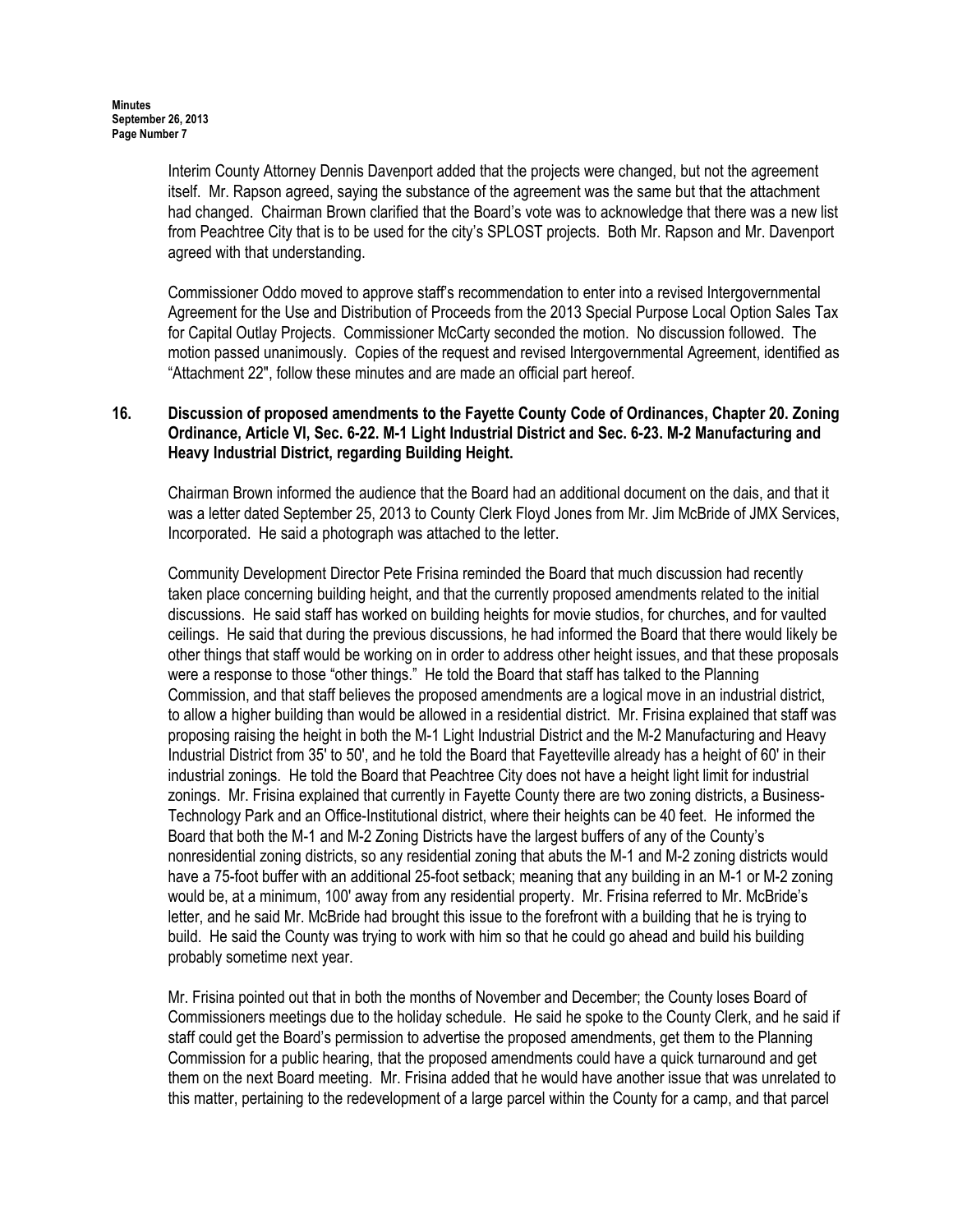has a cell tower in the middle of the property. He said staff wants to put something in the County Ordinance that allows the County to work with the property owner in an effort to revise the site plan for that property and to move the cell tower to a different location. He said he wanted to set time limits on how long it would take to move the tower to a different location and to take the existing tower down. He explained that this issue would be mainly a housekeeping effort, but it would allow something to be in place that sets a deadline for the work to be completed since, as some point, there will be two cell towers on the property. Mr. Frisina said staff was looking at about a 108-day period of time, or approximately four months, to get all the equipment moved, get the new tower built, and to take down the existing tower. The Board agreed with Mr. Frisina's request to put all of these changes into one amendment and to handle them all quickly. The Board did not object to Mr. Frisina's request.

The Board directed staff to move forward with public hearings for the proposed amendments. The Board took no action on this item. A copy of the request, identified as "Attachment 23", follows these minutes and is made an official part hereof.

# NEW BUSINESS:

### 17. Presentation by the Georgia Department of Transportation concerning the department's project to widen McDonough Road.

Public Works Director Phil Mallon introduced Georgia Department of Transportation (GDOT) Board Member Dana Lemon, who represents the 13<sup>th</sup> Congressional District, and he introduced Georgia Department of Transportation Project Manager Jeremy Busby to the Board. Mr. Mallon explained that the GDOT project was a very large project, and that it would have substantial impact on many of Fayette County's facilities as well as future transportation projects. He said this presentation was for the Board's information only and that shortly after the meeting he would provide each Commissioner a draft set of comments to be officially submitted to the GDOT. He thanked Ms. Lemon and Mr. Busby for taking their time to come to the meeting, and he told the Board that they have sat through many public meetings concerning this project. He told the Board and audience that there is a drawing showing the proposed project, that the drawing was in back of the room, and that he would stay until after the meeting to talk to the citizens about the project.

Representative Lemon thanked the Board and county staff for always being willing to work with the GDOT. She agreed that this is a significant project, but she pointed out that this is a proposed project–and that part of the process was to get feedback from the Board and the citizens. She emphasized that feedback is critical not only for this project but for all of GDOT's projects and she thanked the Board for allowing them to come and for feedback. She said if the GDOT could do anything to support transportation and economic development in the Fayette County community that the GDOT looked forward to the opportunity to help and serve.

GDOT Project Manager Jeremy Busby gave a PowerPoint presentation concerning the GDOT's proposed project to widen McDonough Road. He said the project was intended to be about six-miles long and that it would stretch from State Route 54 in Fayette County to Tara Boulevard in Clayton County. He said the reasons for the proposed widening of McDonough Road were: 1) safety since the geometry of the current road is substandard for the speed and amount of cars on the road, and 2) due to projection for traffic to increase on McDonough Road and the widening will address both current and future congestion. He told the Board that the GDOT was proposing widening McDonough Road from two lanes to four lanes, and that it would have a concrete, raised median that would be about twenty feet wide, and that it would have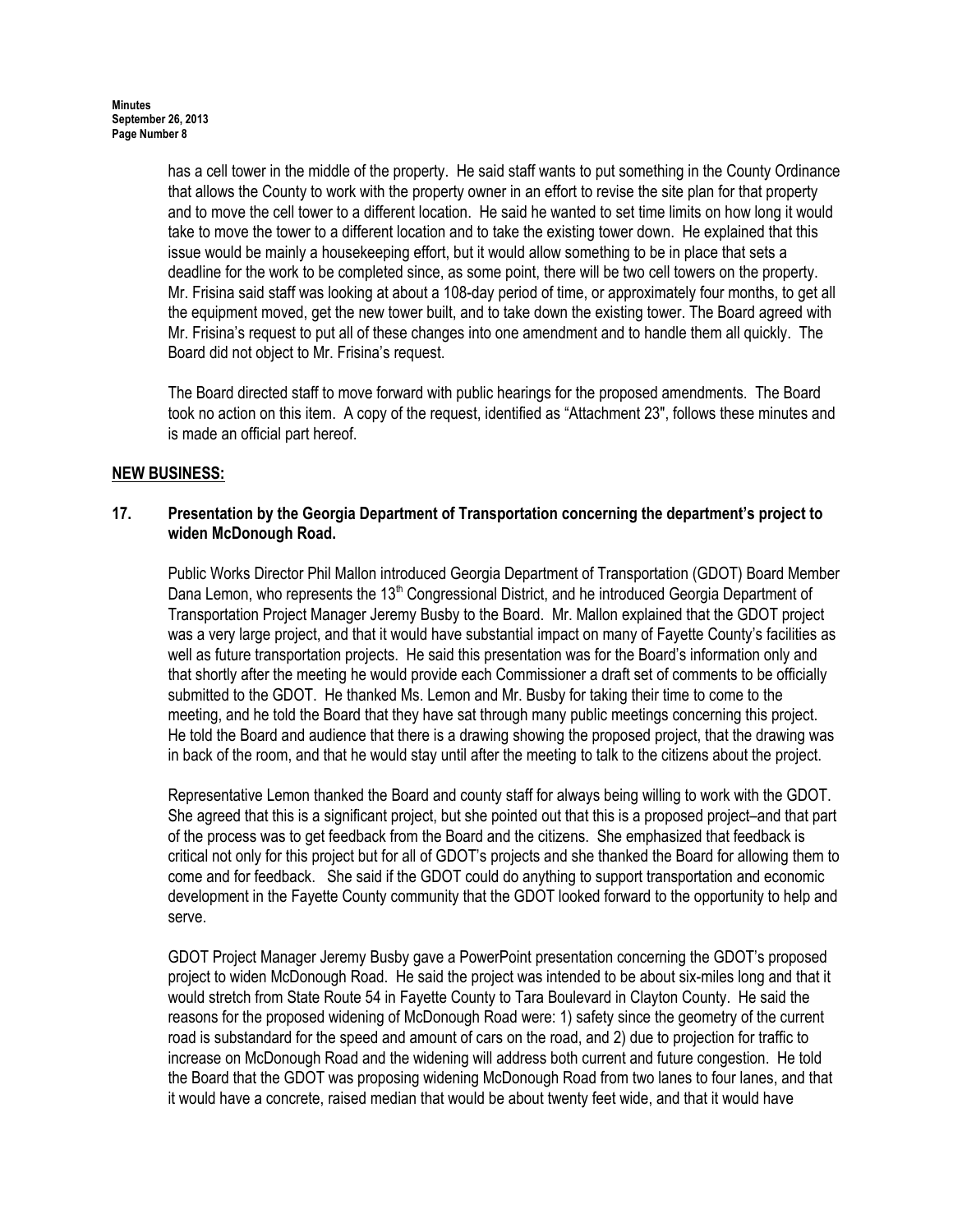bicycle lanes in both directions with sidewalks, and that it would have three additional traffic signals. He said the work would also replace the bridges at the Flint River and Hurricane Creek. He said the GDOT is in the information gathering process for this proposed project, and that the GDOT was conducting utility studies to determine what utilities are currently on the corridor. He said the GDOT was also making rightof-way determinations and was trying to reduce impact as much as possible. He clarified that although the GDOT is looking at right-of-ways, there have been no requisitions at this point in time. He added that the GDOT is also working through environmental studies, historical studies, and that there are schools and churches that have environmental protections, that there is a historic farm, and that there is a historic cemetery from the Civil War. Mr. Busby said the GDOT held a public meeting in the month of July where the project was presented at a local public high school, and that the GDOT did additional outreach throughout the community. He said 199 people attended the outreach and that the GDOT received 107 comments that are currently being reviewed. He said the GDOT will prepare responses to all of the comments it had received, that right-of-way activities should begin as early as 2016, and that the widening project would potentially begin in 2019.

Chairman Brown said Fayette County always appreciated working with its neighboring districts and counties, and he pointed out that Fayette County is involved with the Interstate 85 and State Route 74. He said the south side of metro Atlanta has realized that "we are all in this together and we've got to pull for each other" since "we're competing with gigantic counties on the north side." Chairman Brown pointed out that Fayette County has a lot of infrastructures near the intersection of State Route 54 and McDonough Road. He explained that the County has a huge recreational complex in the area, and at the County's Public Works facilities and the Water System were located along McDonough Road. He told Mr. Busby that one major concern is that the Public Works facility is near the intersection of State Route 54 and McDonough Road, and that it appeared that the current plans called for making a right-hand turn out of the facility and the U-turn to get back to State Route 54. He told Mr. Busby that the trucks that would have to make the U-turn are dump trucks, large trucks carrying large trailers with large pieces of equipment and machinery, and similar-type vehicles, and he said the Board was really worried about not having the capacity to make a U-turn with that type of equipment. He said the County would like to work with the GDOT in exploring the possibility of having an extension road that could take these vehicles to the next logical intersection so that the vehicles could make a legitimate left-hand turn. He said that would keep the County from damaging equipment and possibly harming someone in the process. Chairman Brown also pointed out the County was concerned about access to the ball fields, and that there should be some type of logical entry to the fields so that the families can get in and out of that recreation area. He asked the GDOT to work with the County to help figure out how to get kids in and out of the recreation area. Chairman Brown informed the GDOT that Fayette County is starting an initiative for multi-use paths, in lieu of sidewalks, and that it this project would be a great potential corridor for multi-use paths since there are recreation facilities in the area. He thought it would be a good idea for GDOT to look into constructing a multi-use path and a box culvert that could be used to access the ball fields. He concluded that those would be some of the top issues Fayette County would like for the GDOT to work with.

Commissioner Barlow acknowledged that he has not been involved with the relocation of a cemetery, and he asked how that issue would be resolved. Mr. Busby replied that the cemetery would not be relocated, but that the GDOT was looking for ways to avoid the cemetery.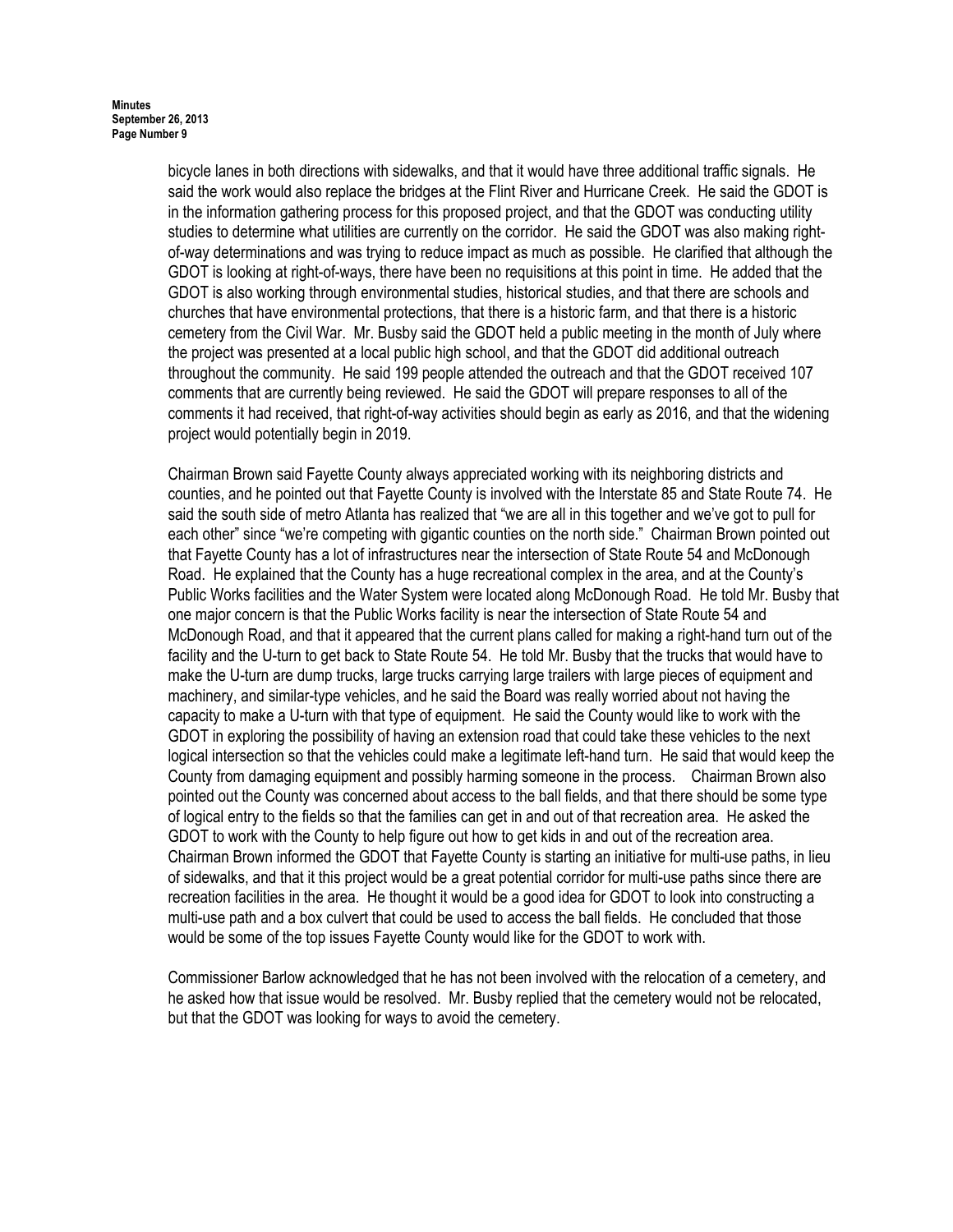Commissioner Ognio said he was really concerned about the parks along McDonough Road and being able to get in and out of the parks. He explained that he saw there were potential problems with the plans as they are currently proposed, and that there could be safety issues with people making U-turns in an effort to get to the park. Mr. Busby recognized Commissioner Ognio's concerns, and briefly spoke about ways the concerns could be addressed.

The Board thanked Mr. Busby and Representative Lemon for coming to them on this proposed project. The Board gave no direction and took no action in this matter. Copies of the request and PowerPoint presentation, identified as "Attachment 24", follow these minutes and are made an official part hereof.

# 18. Consideration of staff's recommendation to adopt Ordinance 2013-12 amending the Code of Ordinances for Fayette County, Georgia; to enact provisions pertaining to registration of vacant or foreclosed real property; to provide an effective date, to repeal conflicting ordinances; to provide for severability, to promote the public health, safety and welfare, and for other purposes.

Community Service Director Pete Frisina said this recommendation was a procedure that was rectified in State law, and it set standards for how communities set up registries for vacant and foreclosed properties. He reminded the Board that Fayette County has had a lot of vacant and foreclosed properties over the past years, and that they can cause property maintenance issues that are very difficult to resolve. He said many times the County cannot find the owners of the properties. He said this Ordinance would require property owners to register with the County and to maintain a registry, and he said it would give the County the ability to enforce County ordinances much better. Mr. Frisina acknowledged that the hard part would be to get the property owners to register their properties, but that there are penalties involved for those who do not register. He explained that the state has directed that the fee could not be more than \$100 per registrant, and he suggested that Fayette County set the fee at the \$100 maximum. He explained that staff would have to take the applications, maintain them, check on them, and keep up with the properties when they come out of foreclosure. He concluded that the work would involve a lot of staff time since it would entail creating a database and writing letters to industries telling them to submit their properties.

Commissioner Ognio asked if there were penalties involved if a property was not registered. Mr. Frisina replied that there were penalties, and that the penalties were not to exceed \$1,000.00.

Commissioner Barlow moved to accept staff's recommendation to adopt Ordinance 2013-12 amending the Code of Ordinances for Fayette County, Georgia; to enact provisions pertaining to registration of vacant or foreclosed real property; to provide an effective date, to repeal conflicting ordinances; to provide for severability, to promote the public health, safety and welfare, and for other purposes. Commissioners McCarty and Oddo seconded the motion. No discussion followed. The motion passed unanimously.

County Administrator Steve Rapson asked the Board to hold a second vote establishing the fee at \$100.00.

Chairman Brown moved to establish a fee at \$100.00. Commissioner McCarty seconded the motion. No discussion followed. The motion passed unanimously. Copies of the request and Ordinance 2013-12, identified as "Attachment 25", follow these minutes and are made an official part hereof.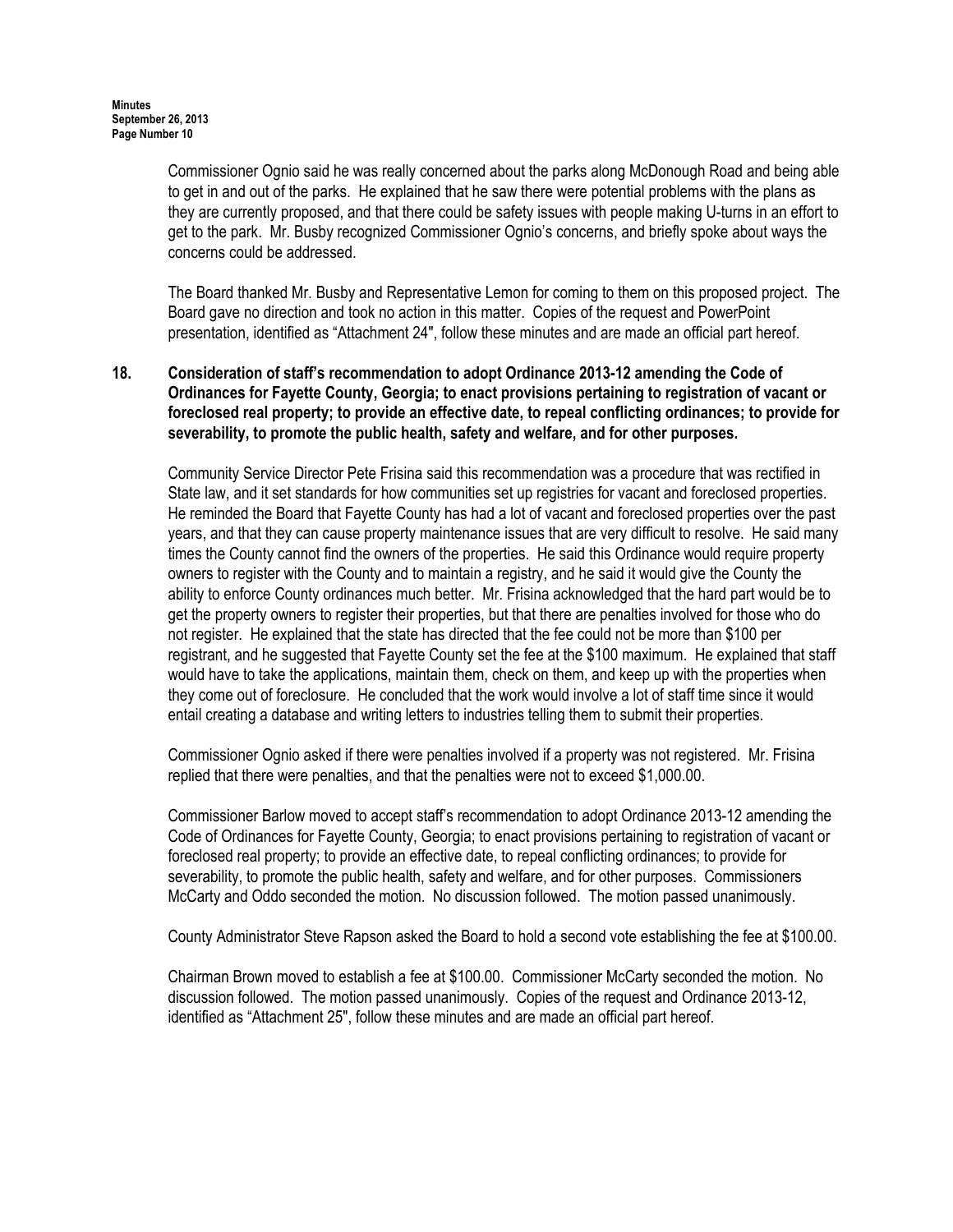Minutes September 26, 2013 Page Number 11

### 19. Consideration of staff's request to award the bid for Fire Station No. 3 construction to Ward General Contractors, Incorporated.

Fire Chief David Scarbrough asked the Board to consider awarding the bid for Fire Station No. 3. He explained that the current fire station is located at 935 Senoia Road, in Tyrone, and he hoped the station would become an old site. He told the Board that the current station was constructed in 1977, that it has had septic failures, that staff has forced themselves into minimal water usage situations, that staff is not able to wash clothes and uniforms meaning they have to ship the work out to another fire station, and from time to time the septic tank has had to be pumped. Chief Scarbrough continued saying that over the years, there have been response issues due to the proximity of the railroad track to the fire station. He explained that the proposal is to relocate the fire station to Hwy. 74 and Jenkins Road, and he explained that the station would not have to be on a septic tank since it would have a sewer available to it. He told the Board that it would give access to both the northbound and southbound traffic on Highway 74, and that the site was large enough to accommodate a water tower in the future. Chief Scarbrough stated that the Purchasing Department received eleven bids, and that the bids included a base bid and three alternatives which were brick veneer, a metal roof, and a digital message board. He stated that staff's recommendation was to award the contract to Ward General Contractors, Incorporated, who is the low bidder. He explained that their base bid was \$1,740,000 with brick veneer being \$12,000, and the alternative metal roof was \$50,000 for a total of \$1,802,000.00. He asked for the Board's approval to move forward with the project. He concluded his request by saying this project has taken years in the making, and it has taken much longer than anyone ever anticipated. He added that the County already has an architect, and that the architect has worked with Ward General Contractors in the past.

Chairman Brown asked if Ward General Contractors had built fire stations in the past. Chief Scarbrough replied that they have built fire stations for other jurisdictions, and that their work appeared to be very good.

Commissioner Barlow moved to approve staff's request to award the bid for Fire Station No. 3 construction to Ward General Contractors, Incorporated, in the amount of \$1,802,000 and to fund the project utilizing funding from Project # 0550A in the amount of \$1,425,769.40 and \$400,000.00 from Project #2930C. Commissioner McCarty seconded the motion.

Michelle Mills: Ms. Mills, representing Aarene Contracting, Incorporated, stated that her company was the low bidder of record at the time the bids were read. She reported that there were no alternates that were read at the time of the bid opening, and that her company was not aware of any requirements for the alternates to be part of the overall recommendation or decision. She said she wanted to voice her concern about that. She continued saying that the bid matrix that is on the County's website only shows the base bids, and that Aarene Contracting is the low bidder as shown.

County Administrator Steve Rapson replied to Ms. Mill's concerns saying that as part of the RFP, the County actually placed the base bid, in addition to the three alternates, which were selected. He explained that the alternates that were outlined within the base document stated that the county would actually look at that as a comprehensive analysis in regards to the base bid as well as which alternates would be picked. He told the Board that the only alternate that was not chosen was Alternate #3, but if it had been picked it would not change the recommendation. Mr. Rapson pointed out that there were significant differences in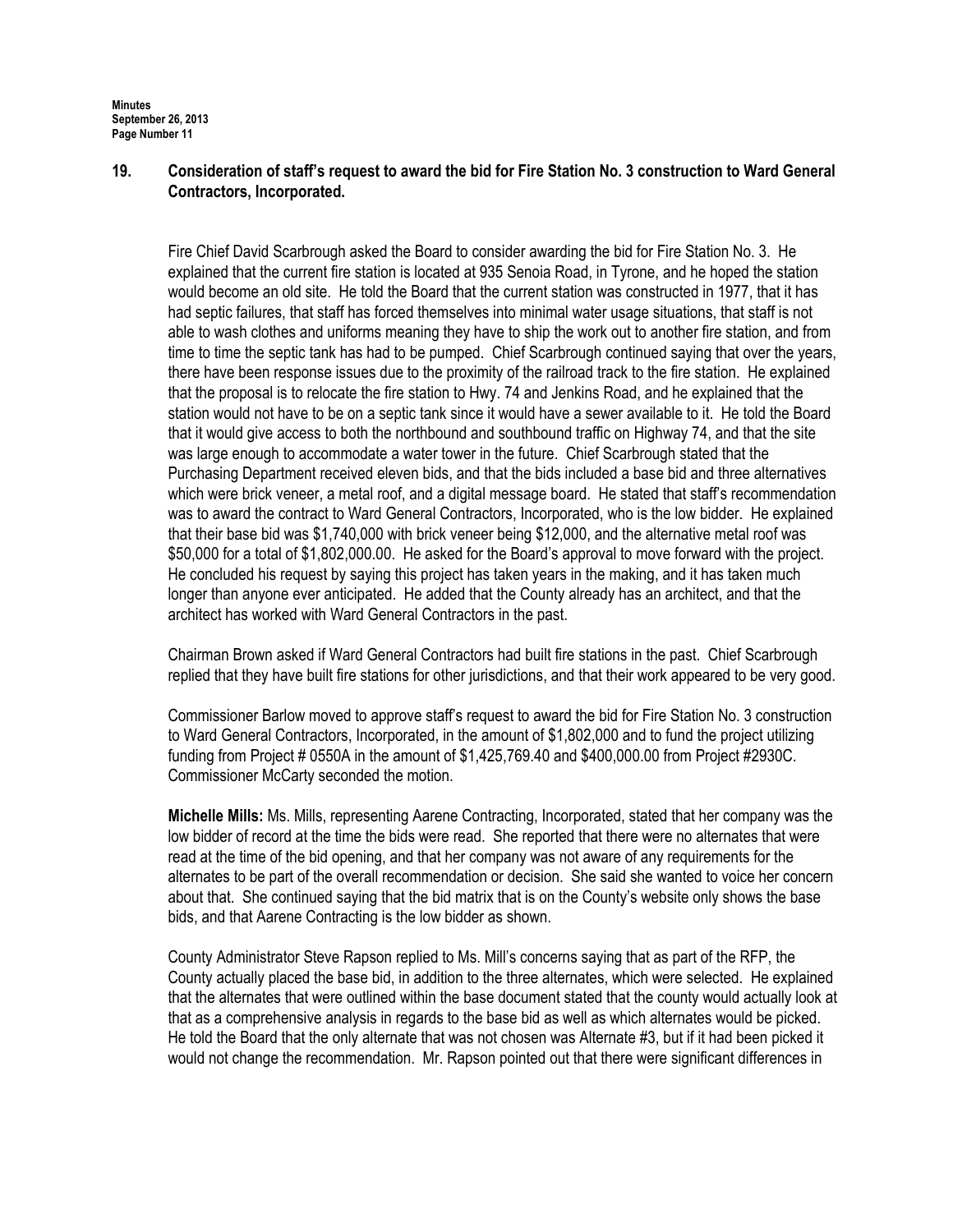the alternate bids, and he explained that the metal roof was bid by Ward General Contractors in the amount of \$50,000 and Aarene's bid for the metal roof was \$105,000.00. He said that was the primary, determining factor as far as why Aarene Contracting, Incorporated was not selected.

The motion to approve staff's request to award the bid for Fire Station No. 3 construction to Ward General Contractors, Incorporated, in the amount of \$1,802,000 and to fund the project utilizing funding from Project # 0550A in the amount of \$1,425,769.40 and \$400,000.00 from Project #2930C passed unanimously. A copy of the request, identified as "Attachment 26", follows these minutes and is made an official part hereof.

# 20. Consideration of staff's recommendation to award a contract to CH2M Hill to serve as Engineer of Record for the Water System as specified in RFP #888, for the fiscal year ending June 30, 2014, and with provisions for two one-year renewals, and for the County Manager to execute said contract and related documents.

County Administrator Steve Rapson reported that staff went through a comprehensive analysis with regard to RFP #888 for the Engineer of Record. He explained there was a mandatory pre-proposal conference that twenty-four firms attended. He said the bid opening occurred on August 29, 2013, and an evaluation committee composed of himself, the Purchasing Director, the Human Resources Director, the Chief Financial Officer, Mr. Steve Hogan of the Peachtree City Water and Sewerage Authority, and Mr. Brant Keller from the City of Griffin who is regionally known for water services reviewed the bids. He told the Board that the evaluation committee reviewed and scored nine submitted proposals and created a short-list of three firms: Woodward, Mallett Consulting, and CH2M Hill. He told the Board that the three firms were interviewed on September 12, 2013, and based on everyone's recommendation; the unanimous recommendation was for CH2M Hill to be the Engineer of Record.

Commissioner McCarty moved to approve New Business #20, consideration of staff's recommendation to award a contract to CH2M Hill to serve as Engineer of Record for the Water System as specified in RFP #888, for the fiscal year ending June 30, 2014, and with provisions for two one-year renewals, and for the County Manager to execute said contract and related documents. Commissioner Ognio seconded the motion.

Mr. Rapson clarified that both he and Interim County Attorney Dennis Davenport will be working with CH2M Hill in regards to developing the contract, and he assured the Board that the rates that they currently have in their agreement will be adjusted. He stated that he also requested CH2M Hill to provide him with a first 60-day / 90-day look in regards to helping the County resolve a lot of the issues that have been read about in the papers. He told the Board that the County did not want to pay CH2M Hill the standard rate for the first 90-day period. He said his thought process was that the County would go ahead and approve the contract with the revised early rates and also an addendum for the first 90-days.

The motion to approve New Business #20, consideration of staff's recommendation to award a contract to CH2M Hill to serve as Engineer of Record for the Water System as specified in RFP #888, for the fiscal year ending June 30, 2014, and with provisions for two one-year renewals, and for the County Manager to execute said contract and related documents passed unanimously. A copy of the request, identified as "Attachment 27", follows these minutes and is made an official part hereof.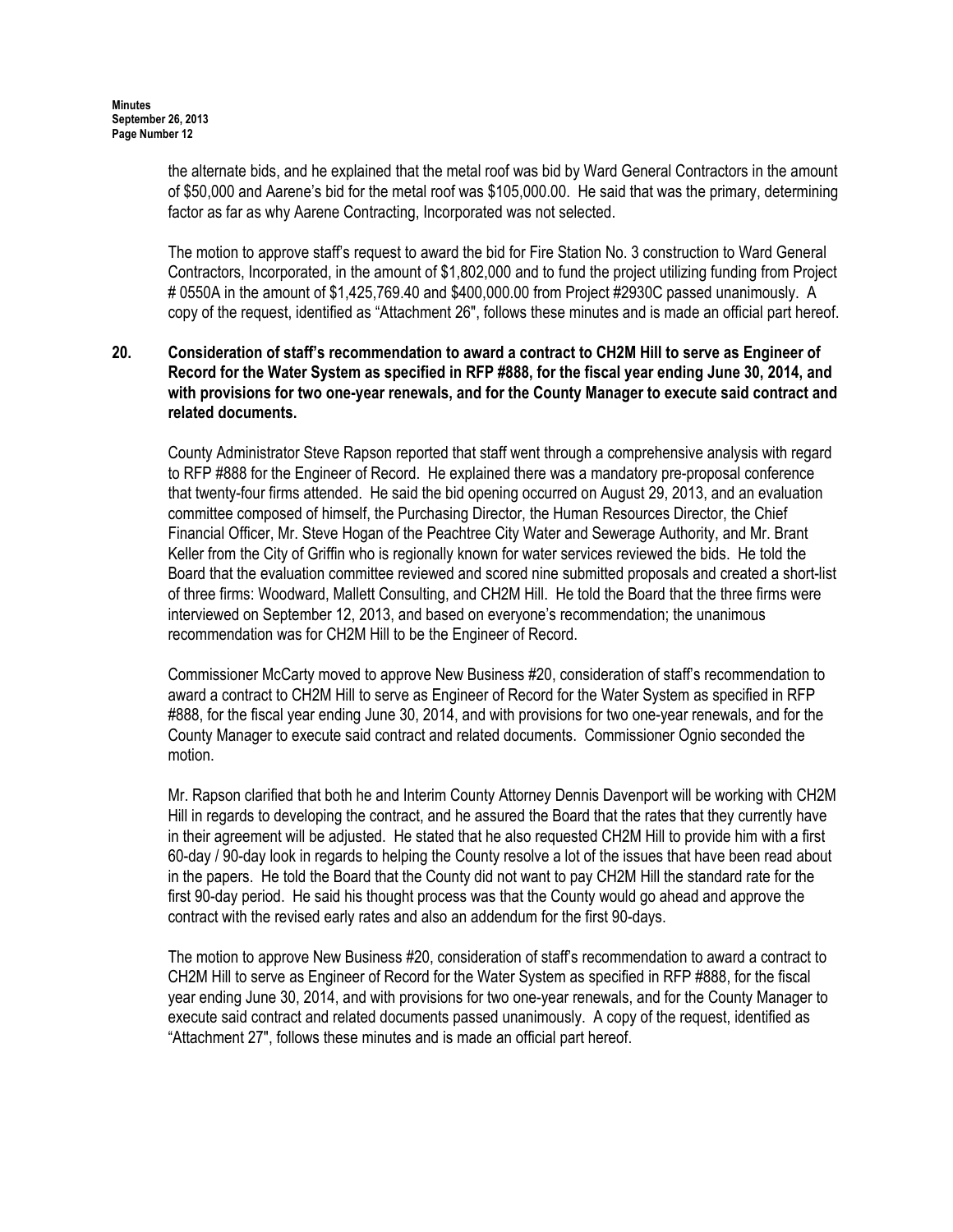# 21. Approval of the September 12, 2013 Board of Commissioners Meeting Minutes. Commissioner McCarty was not present for this meeting.

Commissioner Oddo moved to approve the September 12, 2013 Board of Commissioners Meeting Minutes. Commissioner Ognio seconded the motion. No discussion followed. The motion passed 4-0-1 with Commissioner McCarty abstaining from the vote.

# ADMINISTRATOR'S REPORTS:

Introduction of Assistant Chief Financial Officer Sheryl Weinmann: County Administrator Steve Rapson introduced Assistant Chief Financial Officer Sheryl Weinmann to the Board, and he told the Board that he has named her "Firecracker." The Board welcomed her to the Fayette family.

Installation of the Blinds in the Public Meeting Room: County Administrator Steve Rapson reported that the blinds had been installed in the Public Meeting Room, and that the room "just looks normal now." He commented that the blinds give a much more professional appearance

Asset Management Policy: County Administrator Steve Rapson reported that he gave the Board a copy of the Asset Management Policy that staff is ready to enact within the next week or so. Chairman Brown agreed, and he added that a copy of the policy was on the dais and that it is entitled Fiscal Policy–Asset Management 300.13. Mr. Rapson gave kudos to Chief Financial Officer Mary Parrott and Assistant Chief Financial Officer Sheryl Weinmann who helped draft the policy, and who did an outstanding job in their work. A copy of the asset management policy, identified as "Attachment 28", follows these minutes and is made an official part hereof.

Legislative Leadership Conference: County Administrator Steve Rapson informed everyone that the Legislative Leadership Conference was going to occur from September 29-October 1, 2013, and that he and the entire Board were going to Athens to attend the conference.

Update on the Sanitary Survey Report: County Administrator Steve Rapson updated the Board on the Sanitary Survey Report by saying that up through today the County has corrected 50% of the items that were identified in the deficiency report. He said he did not want to gloss over that report since staff at the Water System has worked very hard in making the corrections. He stated that, in regards to the Environmental Protection Division's actual final review, he would meet with the Board on October 10, 2013 concerning "our final pass in regards to our final position on the Notice of Violations (NOBS)." He added that the Environmental Protection Division has agreed to receive the County's final report on October 11, 2013.

Support Breast Cancer Research: County Administrator Steve Rapson asked Fire Chief David Scarbrough to address the Board about an effort to support breast cancer research. Chief Scarbrough told the Board that many people are aware that the month of October is "Breast Cancer Awareness Month," and he explained that the fire personnel will be wearing pink shirts in the first weeks of October. He said the Fire Department was requesting the Board to also wear pink shirts in support of breast cancer research. Each member of the Board then put the pink shirts on in support of defeating breast cancer.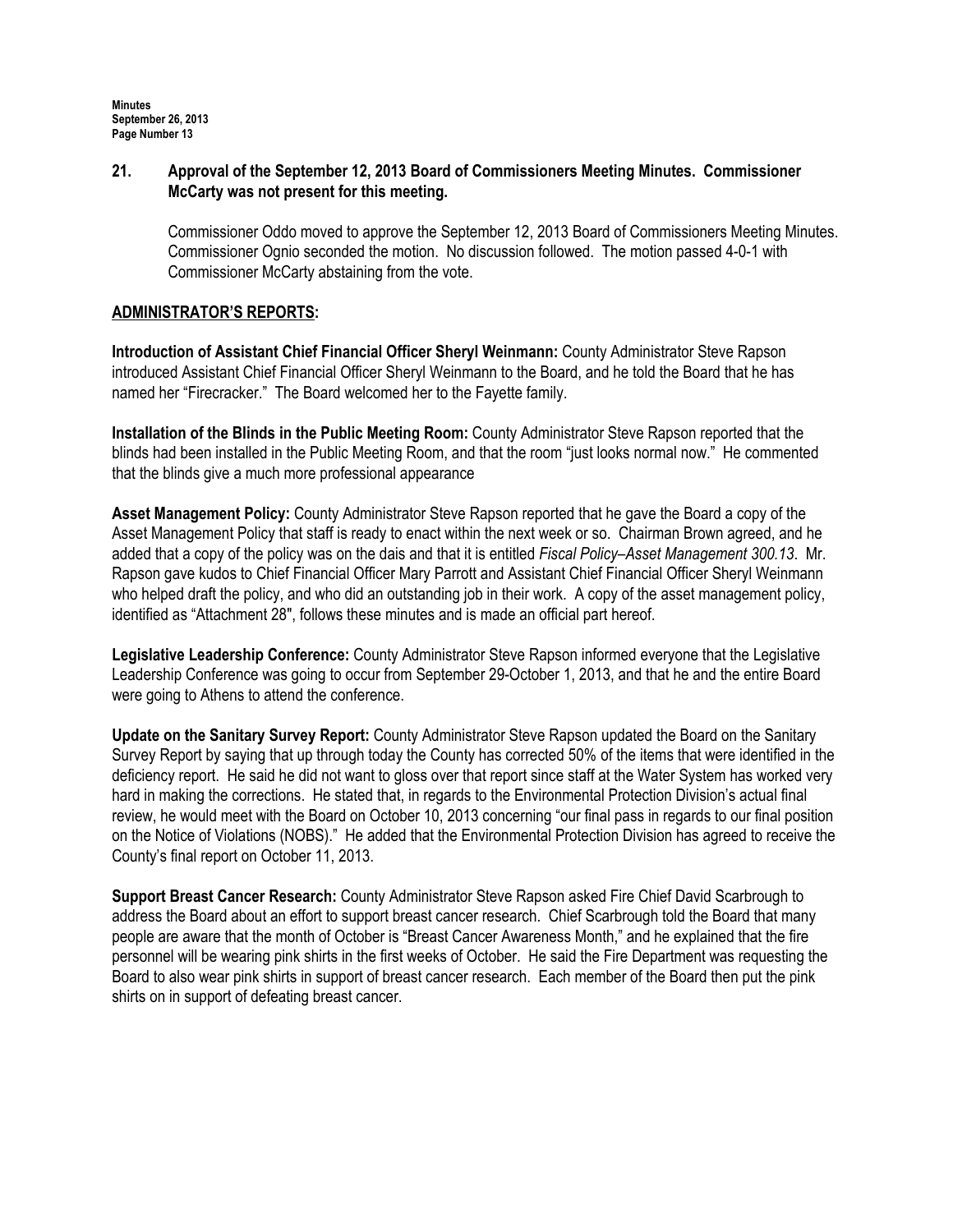Minutes September 26, 2013 Page Number 14

#### ATTORNEY'S REPORTS:

Five Items for Executive Session: Interim County Attorney Dennis Davenport informed the Board that he had two items of threatened litigation, two items of pending litigation, and review of the September 12, 2013 Executive Session Minutes to be considered in Executive Session.

#### COMMISSIONERS' REPORTS:

Commissioner McCarty: Commissioner McCarty told everyone that he had just returned from Europe, and he wanted everyone to understand what a great privilege it is to live in the United States of America. He said even when he landed at the wrong airport it was still good ground to kiss.

Commissioner Barlow: Commissioner Barlow thanked staff since they have already worked all day and are still with the Board at late meetings. He said he appreciated staff, Chief Financial Officer Mary Parrott, the County Clerk, and Ms. Tameca White. He added that it is always a joy to look to the citizens in the audience, and he remembered how in meetings past there would only be three or four people in the audience. He liked that the citizens were coming to the meetings to learn how the process works.

Commissioner Oddo: Commissioner Oddo thanked Fire Chief David Scarbrough for the pink shirts. He pointed out that the homecoming for the Vietnam Veterans was upcoming and it would be nice if everyone would attend the parade for them. He said he has been thanking the veterans for the past forty years, but this event would be a great way to show pride in them. He also thanked the audience for coming to the meetings.

Commissioner Ognio: Commissioner Ognio said he had the opportunity to attend the Inman Heritage Day weekend, and that it was something that just amazed him. He said Fayette County is considered an oasis, but when someone attends Heritage Day that person is reminded they are really in metro Atlanta. He thought it was really impressive that Fayette County is the way that it is. He pointed out that a person could even see reporters taking hay rides, that many people were there, and that it was very impressive.

Chairman Brown: Chairman Brown reminded everyone that the Board and County Administrator Steve Rapson were going to be in Athens from Sunday until Tuesday, and he asked for prayer for Athens, Georgia.

### EXECUTIVE SESSION:

Five Items for Executive Session: Chairman Brown moved to go into Executive Session for two items of pending litigation, two items of threatened litigation, and to review the Executive Session Minutes from September 12, 2013. Commissioners Barlow, Ognio, and Oddo seconded the motion. No discussion followed. The motion passed unanimously.

The Board recessed into Executive Session at 8:37 p.m. and return to Official Session at 9:29 p.m.

Return to Official Session and Approval of an Executive Session Affidavit: Commissioner Ognio moved to exit Executive Session and for the Chairman to sign the Executive Session Affidavit. Commissioner McCarty seconded the motion. No discussion followed. The motion passed unanimously. A copy of the Executive Session Affidavit, identified as "Attachment 29", follows these minutes and is made an official part hereof.